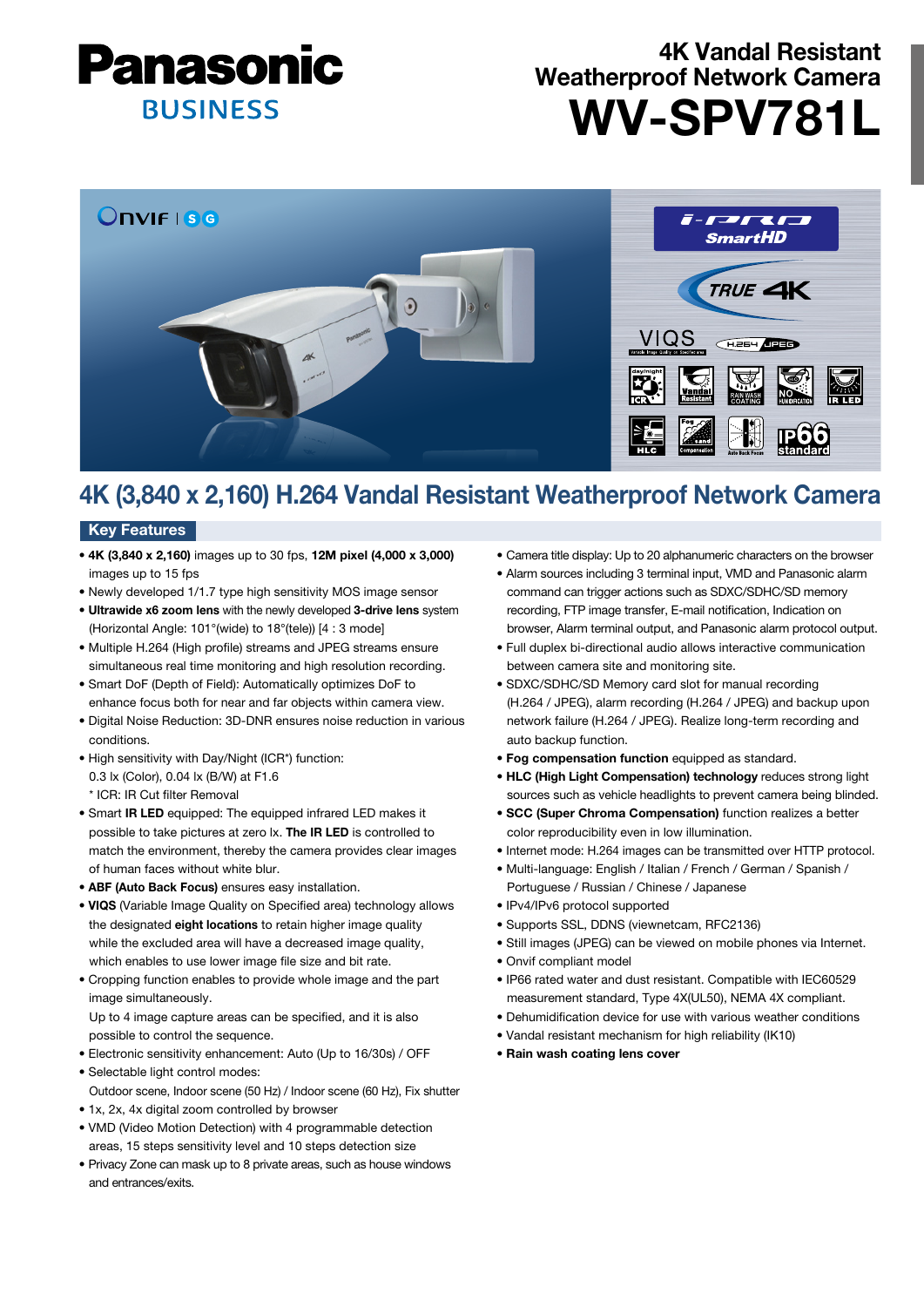## Specifications

| Camera                       | Image Sensor                                                                                | 1/1.7 type MOS image sensor                                                                                                                                                                                                                                                                                                                                                                                                                                                                                                      |  |
|------------------------------|---------------------------------------------------------------------------------------------|----------------------------------------------------------------------------------------------------------------------------------------------------------------------------------------------------------------------------------------------------------------------------------------------------------------------------------------------------------------------------------------------------------------------------------------------------------------------------------------------------------------------------------|--|
|                              | <b>Effective Pixels</b>                                                                     | Approx. 12.4 mega pixels                                                                                                                                                                                                                                                                                                                                                                                                                                                                                                         |  |
|                              | Scanning Mode<br>Scanning Area                                                              | Progressive scan<br>7.40 mm (H) x 5.55 mm (V) {9/32 inches (H) x 7/32 inches (V)}                                                                                                                                                                                                                                                                                                                                                                                                                                                |  |
|                              | Minimum Illumination                                                                        | Color: 0.3 lx, BW: 0.04 lx,                                                                                                                                                                                                                                                                                                                                                                                                                                                                                                      |  |
|                              |                                                                                             | BW(with IR LED): 0 lx (F1.6, Maximum shutter: Off (1/30s), Gain: High),                                                                                                                                                                                                                                                                                                                                                                                                                                                          |  |
|                              |                                                                                             | Color: 0.02 lx, BW 0.003 lx (F1.6, Maximum shutter: Max. 16/30s, AGC: High) *1                                                                                                                                                                                                                                                                                                                                                                                                                                                   |  |
|                              | IR LED Light                                                                                | Off / Auto (High / Mid / Low)                                                                                                                                                                                                                                                                                                                                                                                                                                                                                                    |  |
|                              | <b>IR LED irradiation distance</b>                                                          | Approx. 30 m {98.43 feet} at IR LED: Auto (High)                                                                                                                                                                                                                                                                                                                                                                                                                                                                                 |  |
|                              | <b>White Balance</b>                                                                        | ATW1 (2,700 - 6,000 K) /ATW2 (2,000 - 6,000 K) /AWC (2,000 - 10,000 K)                                                                                                                                                                                                                                                                                                                                                                                                                                                           |  |
|                              | Light Control Mode                                                                          | Outdoor scene/ Indoor scene (50 Hz)/ Indoor scene (60 Hz)/ Fix shutter                                                                                                                                                                                                                                                                                                                                                                                                                                                           |  |
|                              | Maximum shutter                                                                             | max. 1/1000 s, max. 1/500 s, max. 1/250 s, max. 1/120 s, max. 1/100 s,<br>max. 2/120 s, max. 2/100 s, max. 1/30 s, max. 2/30 s, max. 4/30 s,                                                                                                                                                                                                                                                                                                                                                                                     |  |
|                              |                                                                                             | max. 6/30 s, max. 10/30 s, max. 16/30 s                                                                                                                                                                                                                                                                                                                                                                                                                                                                                          |  |
|                              | <b>Shutter Speed</b>                                                                        | Off(1/30), 3/100, 3/120, 2/100, 2/120, 1/100, 1/120, 1/250,                                                                                                                                                                                                                                                                                                                                                                                                                                                                      |  |
|                              |                                                                                             | 1/500, 1/1000, 1/2000, 1/4000, 1/10000                                                                                                                                                                                                                                                                                                                                                                                                                                                                                           |  |
|                              | Wide Dynamic Range                                                                          | On / Off                                                                                                                                                                                                                                                                                                                                                                                                                                                                                                                         |  |
|                              | Adaptive Black Stretch                                                                      | On / Off (only when Wide dynamic range)                                                                                                                                                                                                                                                                                                                                                                                                                                                                                          |  |
|                              | Fog compensation                                                                            | On / Off (only when Wide dynamic range/ Adaptive black stretch: Off)                                                                                                                                                                                                                                                                                                                                                                                                                                                             |  |
| High light compensation(HLC) |                                                                                             | On / Off (only when Wide Dynamic Range / Back light compensation (BLC) : Off)                                                                                                                                                                                                                                                                                                                                                                                                                                                    |  |
|                              | Gain (AGC)<br>Day/Night (ICR)                                                               | On (High) / On (Mid), On (Low) / Off<br>Off / On / Auto1 (Normal) / Auto2 (IR Light) / Auto3 (SCC)                                                                                                                                                                                                                                                                                                                                                                                                                               |  |
|                              | Digital Noise Reduction                                                                     | High / Low                                                                                                                                                                                                                                                                                                                                                                                                                                                                                                                       |  |
|                              | Video Motion Detection (VMD)                                                                | On / Off, 4 areas available                                                                                                                                                                                                                                                                                                                                                                                                                                                                                                      |  |
|                              | Privacy Zone                                                                                | On / Off (up to 8 zones available)                                                                                                                                                                                                                                                                                                                                                                                                                                                                                               |  |
|                              | <b>VIQS</b>                                                                                 | On / Off (Max. 8 locations)                                                                                                                                                                                                                                                                                                                                                                                                                                                                                                      |  |
|                              | Camera Title (OSD)                                                                          | On/ Off Up to 20 characters (alphanumeric characters, marks)                                                                                                                                                                                                                                                                                                                                                                                                                                                                     |  |
|                              | Focus Adjustment                                                                            | ABF / MANUAL (Html only)                                                                                                                                                                                                                                                                                                                                                                                                                                                                                                         |  |
| Lens                         | Vari Focal Length<br>Angular Field of View                                                  | 4.2 mm - 25.2 mm {5/32 inches - 1 inch}<br>[16 : 9 mode] Horizontal : 17 ° (TELE) - 97 °<br>(WIDE)                                                                                                                                                                                                                                                                                                                                                                                                                               |  |
|                              |                                                                                             | : $9.4 \text{ °}$ (TELE) - 55 $\text{ °}$ (WIDE)<br>Vertical                                                                                                                                                                                                                                                                                                                                                                                                                                                                     |  |
|                              |                                                                                             | [4 : 3 mode] Horizontal : 18 ° (TELE) - 101 ° (WIDE)                                                                                                                                                                                                                                                                                                                                                                                                                                                                             |  |
|                              |                                                                                             | Vertical : 13 ° (TELE) - 76 ° (WIDE)                                                                                                                                                                                                                                                                                                                                                                                                                                                                                             |  |
|                              | Maximum Aperture Ratio                                                                      | $1:1.6$ (WIDE) - $1:3.3$ (TELE)                                                                                                                                                                                                                                                                                                                                                                                                                                                                                                  |  |
|                              | <b>Focusing Range</b>                                                                       | $1.0 m - \infty$                                                                                                                                                                                                                                                                                                                                                                                                                                                                                                                 |  |
| <b>Browser</b>               | Cropping                                                                                    | H.264(1) Ch1 - Ch4                                                                                                                                                                                                                                                                                                                                                                                                                                                                                                               |  |
| GUI                          |                                                                                             | Up to 4 image capture areas can be specified.                                                                                                                                                                                                                                                                                                                                                                                                                                                                                    |  |
|                              |                                                                                             | *only when Image capture mode: Cropping [16:9] (30fps mode)                                                                                                                                                                                                                                                                                                                                                                                                                                                                      |  |
|                              | Camera Control<br>Display Mode                                                              | Brightness, AUX On / Off<br>Spot, Quad: Image from 16 cameras can be displayed in                                                                                                                                                                                                                                                                                                                                                                                                                                                |  |
|                              |                                                                                             | 4 different Quad screens or 16 split screen (JPEG only).                                                                                                                                                                                                                                                                                                                                                                                                                                                                         |  |
|                              |                                                                                             | 20 characters camera title available.                                                                                                                                                                                                                                                                                                                                                                                                                                                                                            |  |
|                              | Digital Zoom                                                                                | 1x, 2x, 4x controlled by browser GUI                                                                                                                                                                                                                                                                                                                                                                                                                                                                                             |  |
|                              | Camera Title                                                                                | Up to 20 alphanumeric characters                                                                                                                                                                                                                                                                                                                                                                                                                                                                                                 |  |
|                              | <b>Clock Display</b>                                                                        | Time: 12H/24H, Date: 5 formats on the browser, Summer time (Manual)                                                                                                                                                                                                                                                                                                                                                                                                                                                              |  |
|                              | Alarm Control                                                                               | Reset                                                                                                                                                                                                                                                                                                                                                                                                                                                                                                                            |  |
|                              | One Shot Capture<br>Audio                                                                   | A still picture will be displayed on a newly opened window.<br>Mic (Line) Input: On / Off Volume adjustment: Low / Middle / High                                                                                                                                                                                                                                                                                                                                                                                                 |  |
|                              |                                                                                             | Audio Output : On / Off Volume adjustment : Low / Middle / High                                                                                                                                                                                                                                                                                                                                                                                                                                                                  |  |
|                              | SD Memory                                                                                   | Still or motion Images recorded in the SDXC/SDHC/SD                                                                                                                                                                                                                                                                                                                                                                                                                                                                              |  |
|                              | Data Download                                                                               | memory card can be downloaded.                                                                                                                                                                                                                                                                                                                                                                                                                                                                                                   |  |
|                              | GUI/Setup Menu Language                                                                     | English, Italian, French, German, Spanish, Portuguese, Russian, Chinese, Japanese                                                                                                                                                                                                                                                                                                                                                                                                                                                |  |
|                              | System Log                                                                                  | Up to 100 (Internal), Up to 4,000 (SDXC/SDHC/SD memory) error logs                                                                                                                                                                                                                                                                                                                                                                                                                                                               |  |
|                              | Supported OS '2                                                                             | Microsoft® Windows® 8.1, Microsoft® Windows® 8,                                                                                                                                                                                                                                                                                                                                                                                                                                                                                  |  |
|                              |                                                                                             | Microsoft <sup>®</sup> Windows® 7, Microsoft <sup>®</sup> Windows Vista®                                                                                                                                                                                                                                                                                                                                                                                                                                                         |  |
|                              |                                                                                             |                                                                                                                                                                                                                                                                                                                                                                                                                                                                                                                                  |  |
|                              | <b>Supported Browser</b>                                                                    | Windows® Internet Explorer® 11 (32 bit),                                                                                                                                                                                                                                                                                                                                                                                                                                                                                         |  |
|                              |                                                                                             | Windows® Internet Explorer® 10 (32 bit),                                                                                                                                                                                                                                                                                                                                                                                                                                                                                         |  |
|                              |                                                                                             | Windows® Internet Explorer® 9 (32 bit),                                                                                                                                                                                                                                                                                                                                                                                                                                                                                          |  |
|                              |                                                                                             | Windows® Internet Explorer® 8 (32 bit),                                                                                                                                                                                                                                                                                                                                                                                                                                                                                          |  |
|                              |                                                                                             | Windows® Internet Explorer® 7 (32 bit)                                                                                                                                                                                                                                                                                                                                                                                                                                                                                           |  |
| Network                      | Network IF<br>Image Resolution*3                                                            | 10Base-T / 100Base-TX, RJ45 connector<br>• 8 mega pixel [16:9] (30 fps mode)*                                                                                                                                                                                                                                                                                                                                                                                                                                                    |  |
|                              |                                                                                             | H.264(1): 3,840 x 2,160, up to 30 fps                                                                                                                                                                                                                                                                                                                                                                                                                                                                                            |  |
|                              |                                                                                             | JPEG(2): 640 x 360, up to 30 fps                                                                                                                                                                                                                                                                                                                                                                                                                                                                                                 |  |
|                              |                                                                                             | * "H.264(2)" and "JPEG(1)" can not be selected.                                                                                                                                                                                                                                                                                                                                                                                                                                                                                  |  |
|                              |                                                                                             | • 8 mega pixel [16:9] (15 fps mode)                                                                                                                                                                                                                                                                                                                                                                                                                                                                                              |  |
|                              |                                                                                             | H.264(1): 3,840 x 2,160, up to 15 fps                                                                                                                                                                                                                                                                                                                                                                                                                                                                                            |  |
|                              |                                                                                             | H.264(2): 1,920 x 1,080 / 1,280 x 720 / 640 x 360 / 320 x 180, up to 30 fps                                                                                                                                                                                                                                                                                                                                                                                                                                                      |  |
|                              |                                                                                             | JPEG(1): Enables the setting of the resolution in the same way as                                                                                                                                                                                                                                                                                                                                                                                                                                                                |  |
|                              |                                                                                             | for H.264 (1), H.264 (2), or JPEG (2).                                                                                                                                                                                                                                                                                                                                                                                                                                                                                           |  |
|                              |                                                                                             | JPEG(2): 640 x 360<br>• 12 mega pixel [4:3] (15 fps mode)                                                                                                                                                                                                                                                                                                                                                                                                                                                                        |  |
|                              |                                                                                             | H.264(1): 4,000 x 3,000, up to 15 fps                                                                                                                                                                                                                                                                                                                                                                                                                                                                                            |  |
|                              |                                                                                             | H.264(2): 640 x 480 / 320 x 240, up to 5 fps                                                                                                                                                                                                                                                                                                                                                                                                                                                                                     |  |
|                              |                                                                                             | JPEG(1): Enables the setting of the resolution in the same way as                                                                                                                                                                                                                                                                                                                                                                                                                                                                |  |
|                              |                                                                                             | for H.264 (1), H.264 (2), or JPEG (2).                                                                                                                                                                                                                                                                                                                                                                                                                                                                                           |  |
|                              |                                                                                             | JPEG(2): 640 x 480                                                                                                                                                                                                                                                                                                                                                                                                                                                                                                               |  |
|                              |                                                                                             | • 5 mega pixel [4:3] (30 fps mode)                                                                                                                                                                                                                                                                                                                                                                                                                                                                                               |  |
|                              |                                                                                             | H.264(1): 2,560 x 1,920 / 2,048 x 1,536 / 1,600 x 1,200 /                                                                                                                                                                                                                                                                                                                                                                                                                                                                        |  |
|                              |                                                                                             | 1,280 x 960 / 800 x 600, up to 30 fps                                                                                                                                                                                                                                                                                                                                                                                                                                                                                            |  |
|                              |                                                                                             | H.264(2): 1,280 x 960 / 800 x 600 / 640 x 480 / 320 x 240, up to 30 fps                                                                                                                                                                                                                                                                                                                                                                                                                                                          |  |
|                              |                                                                                             | JPEG(1): Enables the setting of the resolution in the same way as<br>for H.264 (1), H.264 (2), or JPEG (2).                                                                                                                                                                                                                                                                                                                                                                                                                      |  |
|                              |                                                                                             | JPEG(2): 640 x 480                                                                                                                                                                                                                                                                                                                                                                                                                                                                                                               |  |
|                              |                                                                                             | • 4 mega pixel [16:9] (30 fps mode)*                                                                                                                                                                                                                                                                                                                                                                                                                                                                                             |  |
|                              |                                                                                             | H.264(1): 2,560 x 1,440 / 1,920 x 1,080 / 1,280 x 720, up to 30 fps                                                                                                                                                                                                                                                                                                                                                                                                                                                              |  |
|                              |                                                                                             | H.264(2): 1,920 x 1,080 / 1,280 x 720 / 640 x 360 / 320 x 180, up to 30 fps                                                                                                                                                                                                                                                                                                                                                                                                                                                      |  |
|                              |                                                                                             | H.264(3): 1,280 x 720 / 640 x 360 / 320 x 180, up to 30 fps                                                                                                                                                                                                                                                                                                                                                                                                                                                                      |  |
|                              |                                                                                             | H.264(4): 640 x 360, up to 30 fps                                                                                                                                                                                                                                                                                                                                                                                                                                                                                                |  |
|                              |                                                                                             | JPEG(2): 640 x 360                                                                                                                                                                                                                                                                                                                                                                                                                                                                                                               |  |
|                              |                                                                                             | * "JPEG(1)" can not be selected.                                                                                                                                                                                                                                                                                                                                                                                                                                                                                                 |  |
|                              |                                                                                             | • Cropping [16:9] (30 fps mode)                                                                                                                                                                                                                                                                                                                                                                                                                                                                                                  |  |
|                              |                                                                                             |                                                                                                                                                                                                                                                                                                                                                                                                                                                                                                                                  |  |
|                              |                                                                                             |                                                                                                                                                                                                                                                                                                                                                                                                                                                                                                                                  |  |
|                              |                                                                                             |                                                                                                                                                                                                                                                                                                                                                                                                                                                                                                                                  |  |
|                              |                                                                                             |                                                                                                                                                                                                                                                                                                                                                                                                                                                                                                                                  |  |
|                              |                                                                                             |                                                                                                                                                                                                                                                                                                                                                                                                                                                                                                                                  |  |
|                              |                                                                                             | for H.264 (2) or JPEG (2).                                                                                                                                                                                                                                                                                                                                                                                                                                                                                                       |  |
|                              |                                                                                             | JPEG(2): 640 x 360                                                                                                                                                                                                                                                                                                                                                                                                                                                                                                               |  |
|                              | H.264<br>Transmission priority                                                              | Constant bit rate / Variable bit rate / Frame rate / Best effort / Advanced VBR                                                                                                                                                                                                                                                                                                                                                                                                                                                  |  |
|                              | <b>Frame Rate</b>                                                                           | 1 / 3 / 5* / 7.5* / 10* / 12* / 15* / 20* / 30* fps                                                                                                                                                                                                                                                                                                                                                                                                                                                                              |  |
|                              | <when bit="" rate,<br="" variable="">Frame rate, or Advanced<br/>VBR is selected&gt;</when> | H.264(1): Ch1 1,280 x 720 / 640 x 360, up to 30 fps Cropping<br>H.264(1): Ch2 1,280 x 720 / 640 x 360, up to 30 fps Cropping<br>H.264(1): Ch3 1,280 x 720 / 640 x 360, up to 30 fps Cropping<br>H.264(1): Ch4 1,280 x 720 / 640 x 360, up to 30 fps Cropping<br>H.264(2): 1,920 x 1,080 / 1,280 x 720 / 640 x 360 /320 x 180, up to 30 fps<br>JPEG(1): Enables the setting of the resolution in the same way as<br>* The frame rate is limited to "bit rate".<br>When a value with an asterisk (*) is selected, the actual frame |  |

| Network            | H.264                                                                                                          | <b>Bit Rate/Client</b>                                    | 64 / 128 / 256 / 384 / 512 / 768 / 1,024 / 1,536 / 2,048 / 3,072 /                                                                                                                          |
|--------------------|----------------------------------------------------------------------------------------------------------------|-----------------------------------------------------------|---------------------------------------------------------------------------------------------------------------------------------------------------------------------------------------------|
|                    |                                                                                                                |                                                           | 4,096 / 6,144 / 8,192 / 10,240 / 12,288 / 14,336 / 16,384 /                                                                                                                                 |
|                    |                                                                                                                |                                                           | 20,480 / 24,576 / 30,720 / 40,960 kbps                                                                                                                                                      |
|                    |                                                                                                                |                                                           | * The available range of the H.264 bit rate varies depending on                                                                                                                             |
|                    |                                                                                                                |                                                           | the setting selected for "image capture size".                                                                                                                                              |
|                    |                                                                                                                | Image Quality                                             | <when best="" bit="" constant="" effort="" is="" or="" rate="" selected=""></when>                                                                                                          |
|                    |                                                                                                                |                                                           | Low / Normal / Fine                                                                                                                                                                         |
|                    |                                                                                                                |                                                           | <when bit="" is="" rate="" selected="" variable=""></when>                                                                                                                                  |
|                    |                                                                                                                |                                                           | 0 Super Fine / 1 Fine / 2 / 3 / 4 / 5 Normal / 6 / 7 / 8 / 9 Low                                                                                                                            |
|                    |                                                                                                                | Refresh Interval                                          | $0.2 / 0.25 / 0.33 / 0.5 / 1 / 2 / 3 / 4 / 5 s$                                                                                                                                             |
|                    |                                                                                                                |                                                           | Transmission Type   Unicast / Multicast                                                                                                                                                     |
|                    | <b>JPEG</b>                                                                                                    | Image Quality                                             | 10 steps                                                                                                                                                                                    |
|                    |                                                                                                                | Refresh Interval   0.1 fps - 30 fps                       |                                                                                                                                                                                             |
|                    |                                                                                                                |                                                           | (JPEG frame rate will be restricted when displaying both JPEG and H.264 images.)                                                                                                            |
|                    |                                                                                                                | Transmission Type   Pull / Push                           | G.726 (ADPCM) 32 kbps / 16 kbps, G.711 64 kbps / AAC-LC*4                                                                                                                                   |
|                    | Audio Compression<br>Audio transmission/<br>reception<br>Authentication for Audio<br><b>Supported Protocol</b> |                                                           |                                                                                                                                                                                             |
|                    |                                                                                                                |                                                           | 64 kbps / 96 kbps / 128 kbps<br>Off / Mic (Line) input / Audio output / Interactive (Half duplex) /                                                                                         |
|                    |                                                                                                                |                                                           | Interactive (Full duplex)                                                                                                                                                                   |
|                    |                                                                                                                |                                                           | Level 1 only / Level 2 higher / All users                                                                                                                                                   |
|                    |                                                                                                                |                                                           | IPv6: TCP/IP, UDP/IP, HTTP, HTTPS, FTP, SMTP, DNS,                                                                                                                                          |
|                    |                                                                                                                |                                                           | NTP, SNMP, DHCPv6, RTP, MLD, ICMP, ARP                                                                                                                                                      |
|                    |                                                                                                                |                                                           | IPv4: TCP/IP, UDP/IP, HTTP, HTTPS, RTSP, RTP, RTP/RTCP,                                                                                                                                     |
|                    |                                                                                                                |                                                           | FTP, SMTP, DHCP, DNS, DDNS, NTP, SNMP, UPnP,                                                                                                                                                |
|                    |                                                                                                                |                                                           | IGMP, ICMP, ARP                                                                                                                                                                             |
|                    | <b>FTP Client</b>                                                                                              |                                                           | Alarm image transmission, FTP periodic transmission                                                                                                                                         |
|                    |                                                                                                                |                                                           | (When the FTP transmission is failed, backup on an optional                                                                                                                                 |
|                    |                                                                                                                |                                                           | SDXC/SDHC/SD memory card is available.)                                                                                                                                                     |
|                    |                                                                                                                | Maximum concurrent access number                          | Up to 14 users (Depends on network conditions)                                                                                                                                              |
|                    |                                                                                                                | SDXC/SDHC/SD                                              | H.264 recording: Manual REC / Alarm REC (Pre/Post) /                                                                                                                                        |
|                    |                                                                                                                | Memory Card (Option)                                      | Schedule REC / Backup upon network failure                                                                                                                                                  |
|                    |                                                                                                                | Use the SD memory card                                    | JPEG recording: Manual REC / Alarm REC (Pre/Post) / FTP error /                                                                                                                             |
|                    |                                                                                                                | manufactured by Panasonic<br>(SD speed class 4 orhigher), | Backup upon network failure                                                                                                                                                                 |
|                    |                                                                                                                | and in the case of SD Speed                               | Compatible SD (SDHC/SDXC) card: Panasonic 2 GB, 4 GB*, 8 GB*,                                                                                                                               |
|                    |                                                                                                                | Class 10, that complies with                              | 16 GB*, 32 GB*, 64GB** model                                                                                                                                                                |
|                    |                                                                                                                | UHS-1(Ultra High Speed-1).                                | *SDHC card, ** SDXC card (except miniSD card and microSD card)                                                                                                                              |
|                    |                                                                                                                | Cellular Phone Compatibility                              | JPEG image, AUX control (by access level)                                                                                                                                                   |
|                    |                                                                                                                | Mobile Terminal Compatibility'5                           | iPad, iPhone, iPod touch (iOS 4.2.1 or later), Android™ mobile terminals                                                                                                                    |
| Alarm              | Alarm Source                                                                                                   |                                                           | 3 terminals input, VMD, Command alarm                                                                                                                                                       |
|                    | <b>Alarm Actions</b>                                                                                           |                                                           | SDXC/SDHC/SD memory recording, E-mail notification,                                                                                                                                         |
|                    |                                                                                                                |                                                           | Indication on browser, FTP image transfer, Panasonic protocol output                                                                                                                        |
|                    | Alarm Log<br>Schedule                                                                                          |                                                           | With SDXC/SDHC/SD memory card: 50,000 logs                                                                                                                                                  |
|                    |                                                                                                                |                                                           | Alarm / VMD / Access permission / H.264 recording / Scene file /                                                                                                                            |
| Input/             | Monitor Output                                                                                                 |                                                           | FTP periodic image transmission<br>VBS: 1.0 V [p-p] / 75 $\Omega$ , NTSC / PAL composite,                                                                                                   |
| Output             | (for adjustment)                                                                                               |                                                           | RCA jack                                                                                                                                                                                    |
|                    |                                                                                                                | Microphone/Line Input                                     | ø3.5 mm stereo mini jack Input impedance: Approx. 2 kΩ (unbalanced)                                                                                                                         |
|                    |                                                                                                                | For microphone                                            | Recommended applicable microphone: Plug-in power type                                                                                                                                       |
|                    |                                                                                                                | input                                                     | Supply voltage: 2.5 V ±0.5 V                                                                                                                                                                |
|                    |                                                                                                                |                                                           | Recommended sensitivity of microphone:                                                                                                                                                      |
|                    |                                                                                                                |                                                           | -48 dB±3 dB (0 dB=1 V/Pa, 1 kHz)                                                                                                                                                            |
|                    |                                                                                                                | For line input                                            | Input level: Approx. - 10 dBV                                                                                                                                                               |
|                    | Audio Output '6                                                                                                |                                                           | ø3.5 mm stereo mini jack                                                                                                                                                                    |
|                    |                                                                                                                |                                                           | Output impedance: Approx. 600 Ω (unbalanced) / Output level: -20 dBV                                                                                                                        |
|                    |                                                                                                                |                                                           | Can be used as the monitor output by switching the audio/monitor output plug.                                                                                                               |
|                    |                                                                                                                | External I/O Terminals                                    | ALARM IN1 (DAY/NIGHT IN), ALARM IN2 (ALARM OUT),                                                                                                                                            |
|                    |                                                                                                                |                                                           | ALARM IN3 (AUX OUT, DAY/NIGHT OUT)                                                                                                                                                          |
| General            | Safety                                                                                                         |                                                           | UL (UL60950-1, UL60950-22), C-UL (CAN/CSA C22.2 No.60950-1), CE, IEC60950-1                                                                                                                 |
|                    | <b>EMC</b>                                                                                                     |                                                           | FCC (Part15 ClassA), ICES003 ClassA, EN55023 ClassB,                                                                                                                                        |
|                    |                                                                                                                |                                                           | EN55022 ClassB, EN55024                                                                                                                                                                     |
|                    |                                                                                                                | Power Source and                                          | DC12 V: 1050 mA / Approx. 12.6 W                                                                                                                                                            |
|                    |                                                                                                                | Power Consumption *7                                      | PoE (IEEE802.3af compliant) /                                                                                                                                                               |
|                    |                                                                                                                |                                                           | PoE DC48 V: 265 mA / Approx. 12.95 W (Class 0 device)<br>Ambient Operating Temperature   -45 °C to +50 °C {-49 °F to 122 °F}                                                                |
|                    |                                                                                                                |                                                           | Ambient Operating Humidity   10 to 90 % (no condensation)                                                                                                                                   |
|                    |                                                                                                                | <b>Impact Protection</b>                                  | Compliant with IK10 (IEC 62262)                                                                                                                                                             |
|                    |                                                                                                                | Water and Dust Resistance *8                              | Main body: IP66 (IEC60529), Type 4X (UL50), NEMA 4X compliant                                                                                                                               |
|                    | Dimensions                                                                                                     |                                                           | When directly mounting the camera to a ceiling or wall                                                                                                                                      |
|                    |                                                                                                                |                                                           | 131 mm {5-5/32 inches} (W), 130 mm {5-1/8 inches} (H),                                                                                                                                      |
|                    |                                                                                                                |                                                           | 380 mm {1ft 2-31/32 inches} (D)                                                                                                                                                             |
|                    |                                                                                                                |                                                           | When using the adapter box                                                                                                                                                                  |
|                    |                                                                                                                |                                                           | 133 mm {5-1/4 inches} (W), 133 mm {5-1/4 inches} (H),                                                                                                                                       |
|                    |                                                                                                                |                                                           | 420 mm {1ft 4-17/32 inches} (D)                                                                                                                                                             |
|                    | Mass (approx.)                                                                                                 |                                                           | When directly mounting the camera to a ceiling or wall : Approx. 2.6 kg {5.73 lbs}                                                                                                          |
|                    |                                                                                                                |                                                           | When using the adapter box: Approx. 3.1 kg {6.82 lbs}                                                                                                                                       |
|                    | Finish                                                                                                         |                                                           | Main body : Aluminum die cast or resin, metallic silver                                                                                                                                     |
|                    |                                                                                                                |                                                           | Transparent section of front cover:                                                                                                                                                         |
|                    |                                                                                                                |                                                           | Polycarbonate resin, Clear (with rain wash coating)                                                                                                                                         |
| *1 Converted value |                                                                                                                |                                                           |                                                                                                                                                                                             |
|                    |                                                                                                                |                                                           | *2 For further information about PC system requirements and precautions for when using<br>Microsoft® Windows® 8.1, Microsoft® Windows® 8, Microsoft® Windows® 7, Microsoft® Windows Vista®, |
|                    |                                                                                                                |                                                           | or Windows Internet Explorer, click "Manual" - "Open" from the supplied CD-ROM and refer to                                                                                                 |
|                    |                                                                                                                | "Notes on Windows® / Internet Explorer® versions".        |                                                                                                                                                                                             |
|                    |                                                                                                                |                                                           | *3 To display the 4K resolution images in 4K monitor, graphics board equipped with a display port                                                                                           |
|                    |                                                                                                                |                                                           | and display port cable are required. For further information about the recommended graphic card,                                                                                            |
|                    |                                                                                                                |                                                           | refer to our web site (http://security.panasonic.com/pss/security/support/info.html).                                                                                                       |
|                    |                                                                                                                |                                                           | *4 AAC-LC (Advanced Audio Coding - Low Complexity) is only used when recording audio on a SD memory card.                                                                                   |
|                    |                                                                                                                |                                                           | *5 For further information about compatible devices, refer to our website above.                                                                                                            |
|                    |                                                                                                                |                                                           | *6 In order to be able to switch the monitor output, "8 mega pixel [16:9](15 fps mode)",                                                                                                    |
|                    |                                                                                                                |                                                           | "5 mega pixel [4:3](30 fps mode)" or "12 mega pixel [4:3](15 fps mode)" must be selected for                                                                                                |

"6 In order to be able to switch the monitor output, "8 mega pixel [16:9](15 fps mode)", "5 mega pixel [4:3](15 fps mode)", or "12 mega pixel [4:3](15 fps mode)" must be selected for "mage capture mode".<br>"Image capture mod

| Camera  | Adjustment |          | Wall mounting                                                                               | Ceiling mounting                  |  |
|---------|------------|----------|---------------------------------------------------------------------------------------------|-----------------------------------|--|
| mount   | angle      |          | Horizontal $\pm$ 115° (TILT rotation part)*                                                 | $\pm$ 180° (PAN rotation part)    |  |
| bracket |            | Vertical | $\pm$ 115° (TILT rotation part)*                                                            | : 0° to 115° (TILT rotation part) |  |
|         |            | Yaw      | from -115° to +200 (YAW rotation part) from -115° to +200 (YAW rotation part)               |                                   |  |
|         |            |          | * You can change between horizontal and vertical angles by adjusting the PAN rotation part. |                                   |  |
|         | Dimensions |          | 125 mm (W), 125 mm (H) {4-15/16 inches (W), 4-15/16 inches (H) }                            |                                   |  |
|         |            |          | (Camera mount bracket installation section)                                                 |                                   |  |
|         | Finish     |          | Aluminum die cast, metallic silver                                                          |                                   |  |
|         |            |          |                                                                                             |                                   |  |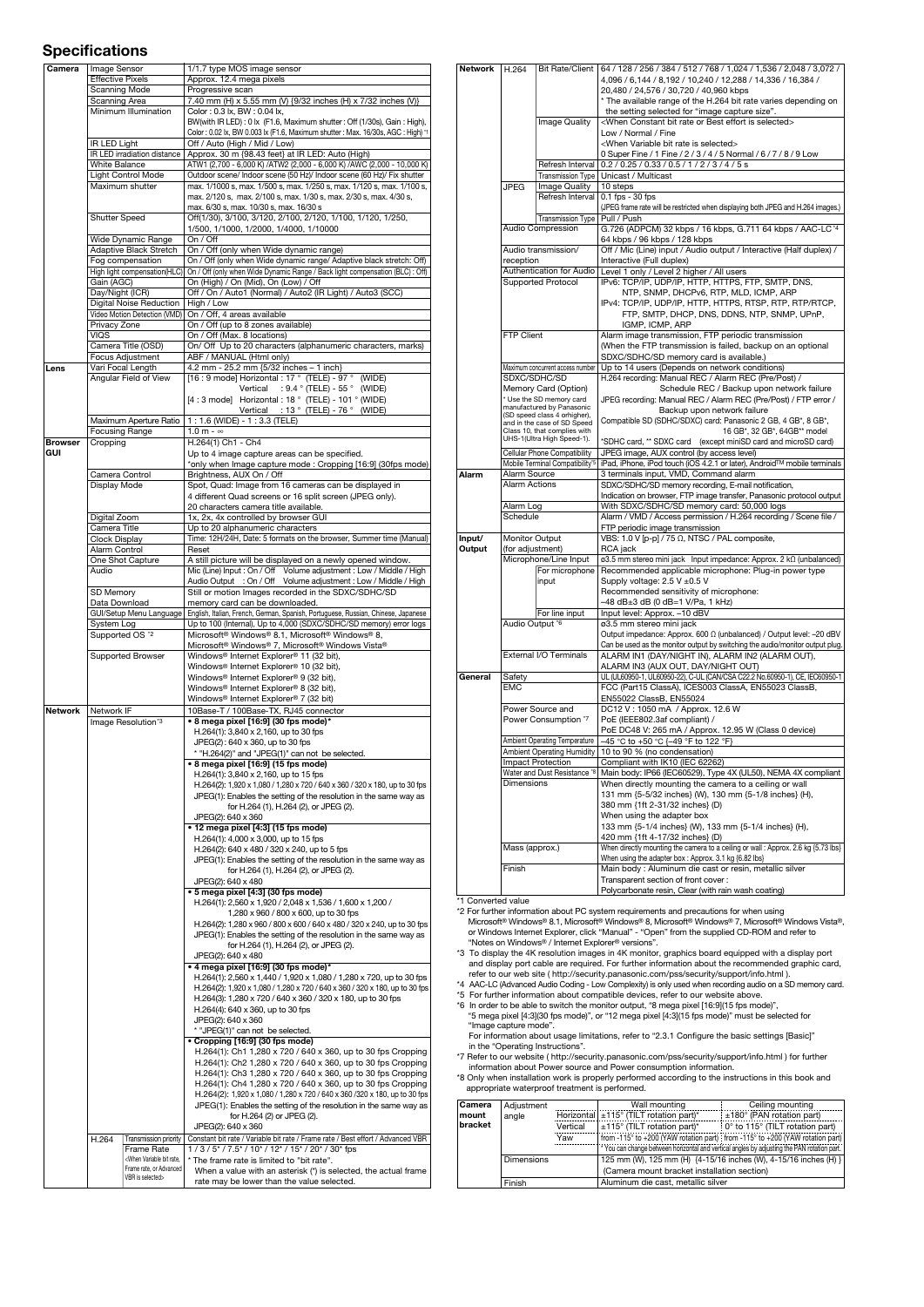

Appearance